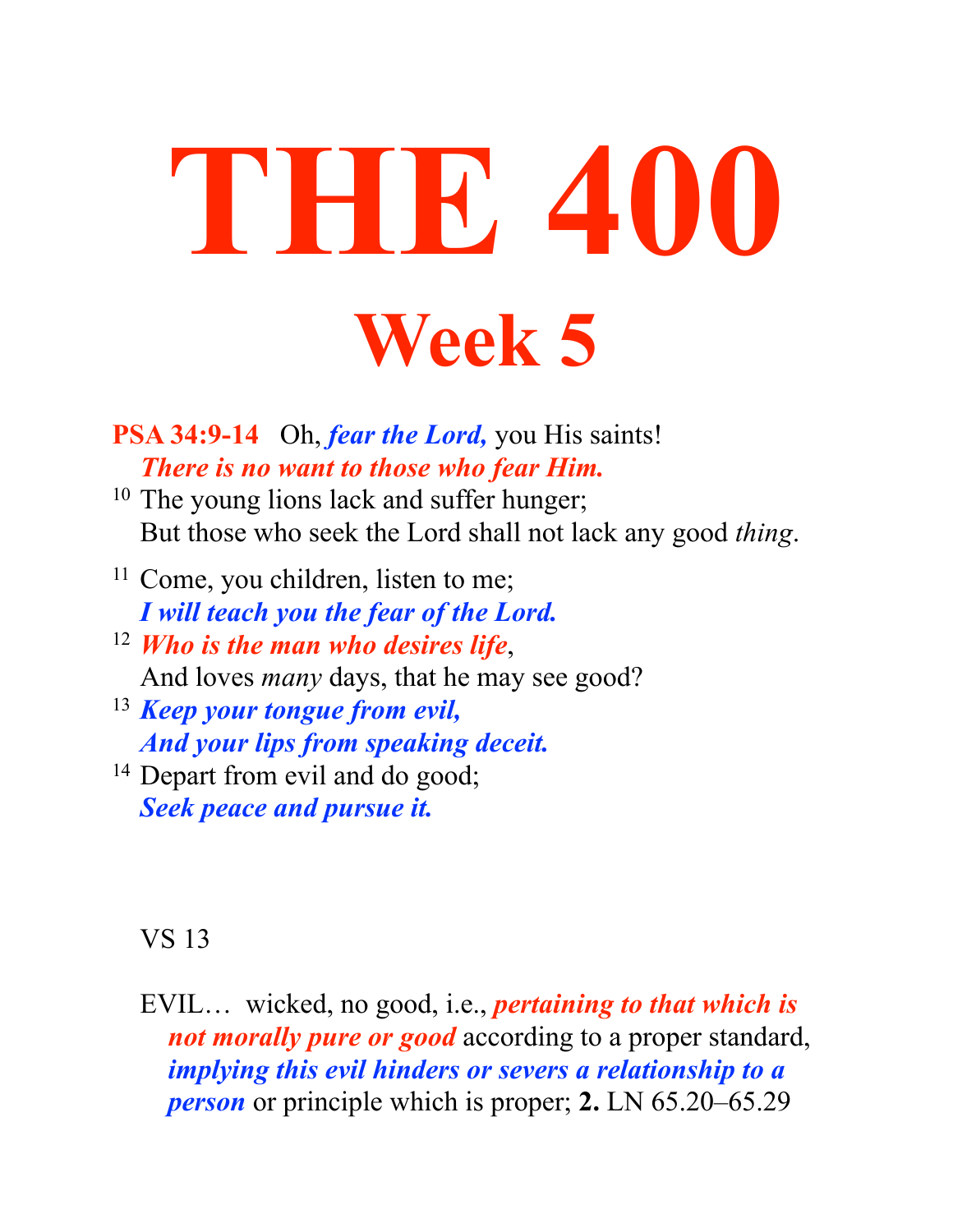bad, poor, no good, i.e., pertaining to that which has *undesireable features* in an object, and *so have lesser or no value* (Lev 27:10ab); **3.** LN 20.12–20.30 **fierce**, wild, harmful, i.e., *pertaining to that which can harm or injure an object* 

- David taught the 400 that one of the great keys was to keep from speaking evil, keep from speaking about peoples undesirable features and thus producer a sense of lesser or no value in the eyes of others.
- **1 Sam 15:23** For *rebellion is as the sin of witchcraft,*

And stubbornness *is as* iniquity and idolatry. Because you have rejected the word of the Lord, He also has rejected you from *being* king."

- God SAYS rebellion is as witchcraft. Rebellion is ultimately the rejection of rightful authority. Whether directly God's authority and His word or the authority God has given man.
- **Mat 12:25** But Jesus knew their thoughts, and said to them: *"Every kingdom divided* against itself *is brought to desolation,* and every city or *house divided against itself will not stand.*

*Satan's Goal is always to divide us from God and each other.*

THE PROCESS OF REBELLION.. *EVE in the GARDEN….*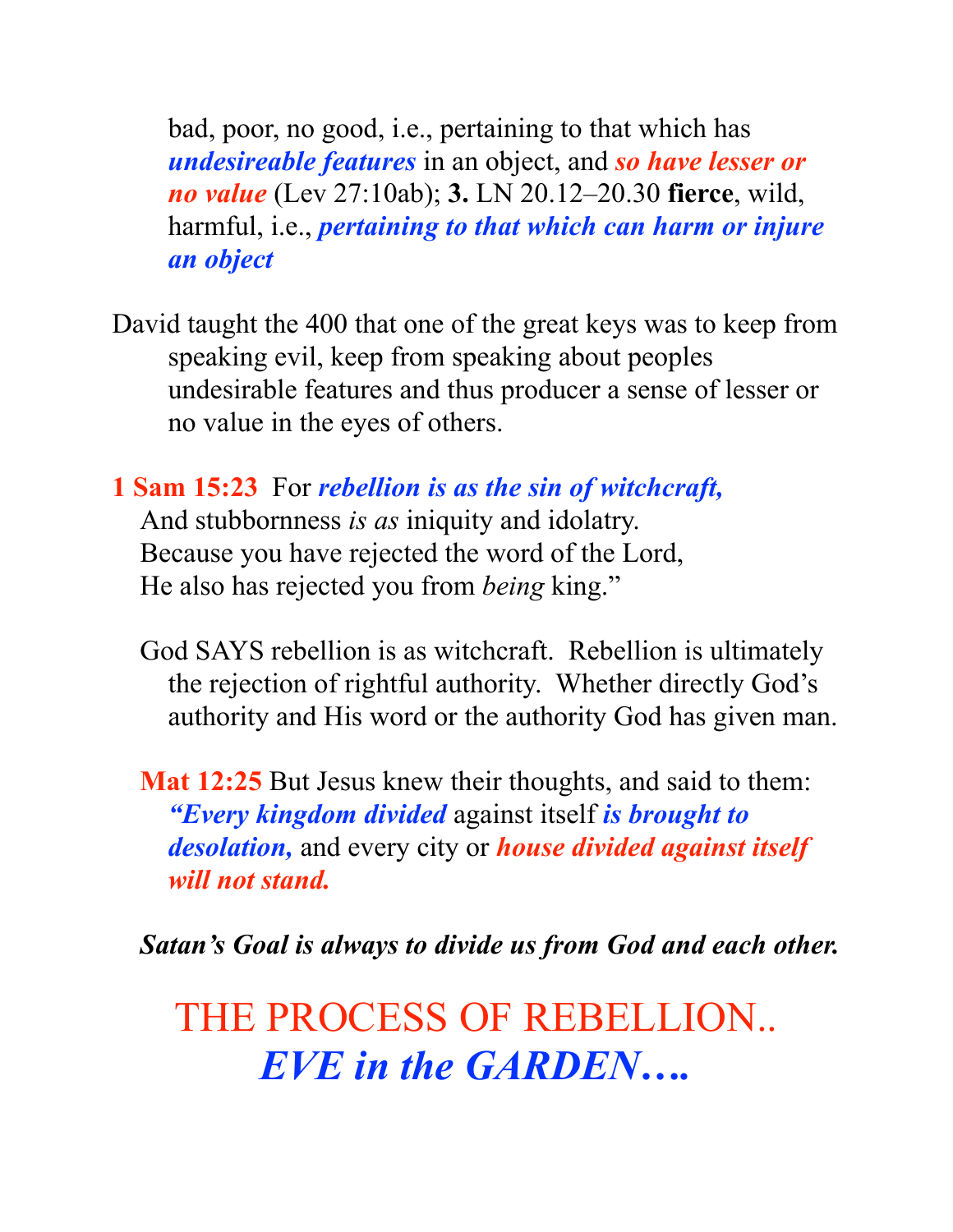**GEN 3:1-6** Now *the serpent was more cunning* than any beast of the field which the Lord God had made. And he said to the woman, *"Has God indeed said,* 'You shall not eat of every tree of the garden'?"

<sup>2</sup> And the woman said to the serpent, "We may eat the fruit of the trees of the garden; 3 but of the fruit of the tree which *is* in the midst of the garden, God has said, **'You shall not eat it, nor**  shall you touch it, lest you die.'"

4 Then the serpent said to the woman, *"You will not surely die.* <sup>5</sup>**For God knows… (God has not been completely honest with you, He is holding out on you, You can't fully trust His MOTIVES and ACTIONS**)… that in the day you eat of it your eyes will be opened, and you will be like God, knowing good and evil."

6 So when the woman saw that the tree *was* good for food, that it *was* pleasant to the eyes, and a tree desirable to make *one* wise, she took of its fruit and ate. She also gave to her husband with her, and he ate.

# *WITCHCRAFT IS RELEASED THROUGH WORDS*

**Pro 18:21a** *Death and life are in the power of the tongue,*

*Satans Strategy is to Get us to CURSE, CRITICIZE, SLANDER, and ASSAULT with WORDS each other.*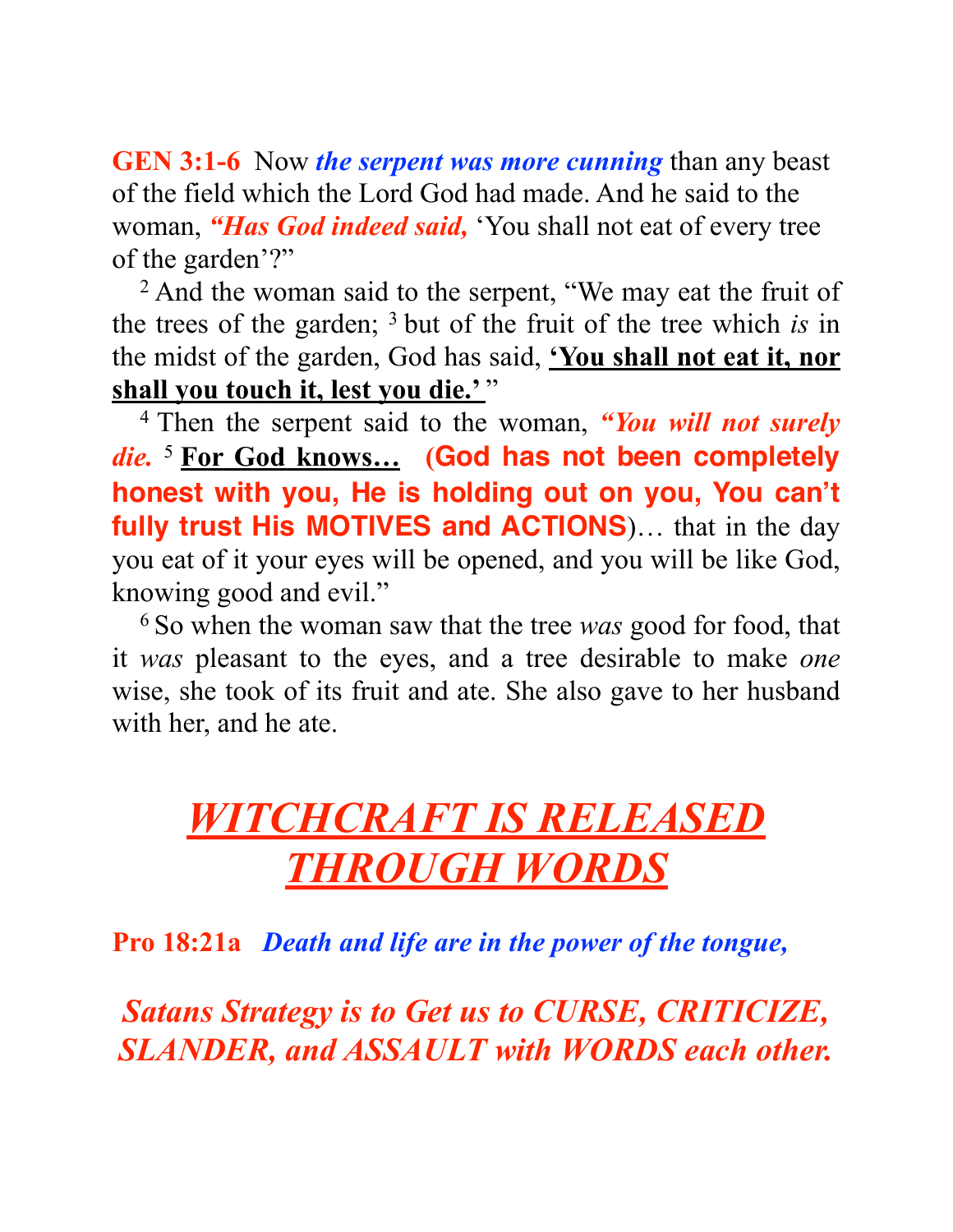*As Christians, God has given us power in our words.* 

**Mat 12:36-37** But I say to you that *for every idle word men may speak, they will give account of it in the day of judgment.* <sup>37</sup>*For by your words you will be justified, and by your words you will be condemned."*

# **YOU WORDS ARE SPIRIT.**

**JOHN 6:63** It is the Spirit who gives life; the flesh profits nothing. *The words that I speak to you are spirit,* and *they* are life.

#### *THE SPIRIT OF WITCHCRAFT TRIES TO GET CHRISTIANS TO COME INTO AGREEMENT WITH IT AND RELEASE EVIL, THROUGH SLANDER, GOSSIP, AND BACKBITING, ESPECIALLY AGAINST FELLOW BELIEVERS*

**Num 13:27- 14:11** Then they told him, and said: "We went to the land where you sent us. It truly flows with milk and honey, and this *is* its fruit. **{FEAR}** *Nevertheless the people who dwell in the land are strong; the cities are fortified and very large;* moreover we saw the descendants of Anak there.  $\cdots^{30}$  Then Caleb quieted the people before Moses, and said, "Let us go up at once and take possession, for we are well able to overcome  $it$ "

31 But the men who had gone up with him said, **{FEAR}** *"We are not able to go up against the people, for they are stronger*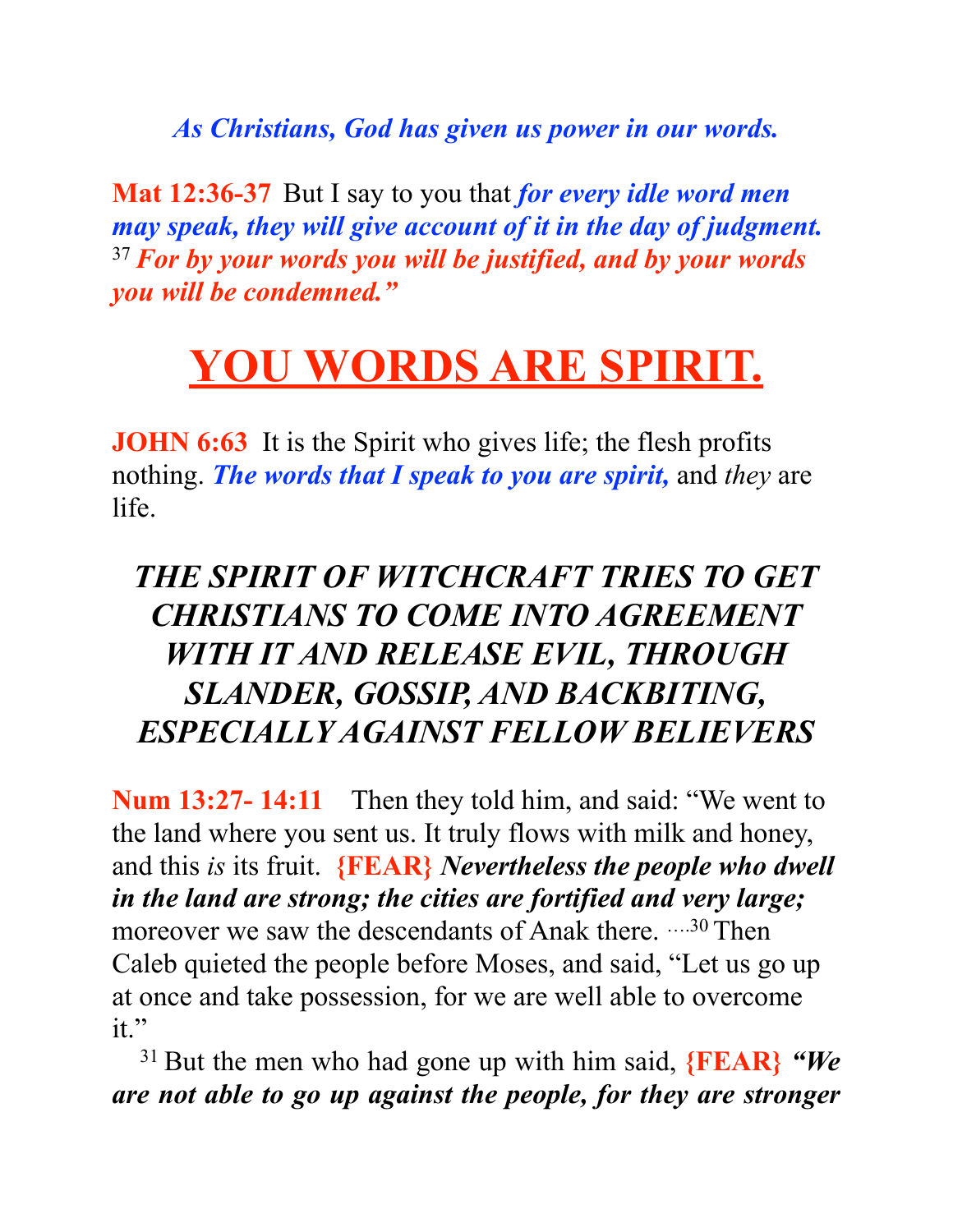*than we."* 32 And they gave the children of Israel a **bad {DEFAMING/EVIL REPORT}** report of the land which they had spied out, saying, "The land through which we have gone as spies *is* a land that devours its inhabitants, and all the people whom we saw in it *are* men of *great* stature. <sup>33</sup> There we saw the giants (the descendants of Anak came from the giants); *and we were like grasshoppers in our own sight, and so we were in their sight."*

#### *When FEAR is your FILTER, You become Spiritually blind and you WILL REBEL!!!!!*

**14** So all the congregation lifted up their voices and cried, and the people wept that night. 2 *And all the children of Israel complained against Moses and Aaron,* and the whole congregation said to them, "If only we had died in the land of Egypt! Or if only we had died in this wilderness! 3 Why has the Lord brought us to this land to fall by the sword, that our wives and children should become victims? Would it not be better for us to return to Egypt?" 4 So they said to one another, *"Let us select a leader and return to Egypt."* 

### *When God's people are afraid they will always look to replace GOD'S appointed leaders.. They will try to find somebody to appease their fears and fulfill their desires.*

5 Then Moses and Aaron fell on their faces before all the assembly of the congregation of the children of Israel.

6 But Joshua the son of Nun and Caleb the son of Jephunneh, *who were* among those who had spied out the land, tore their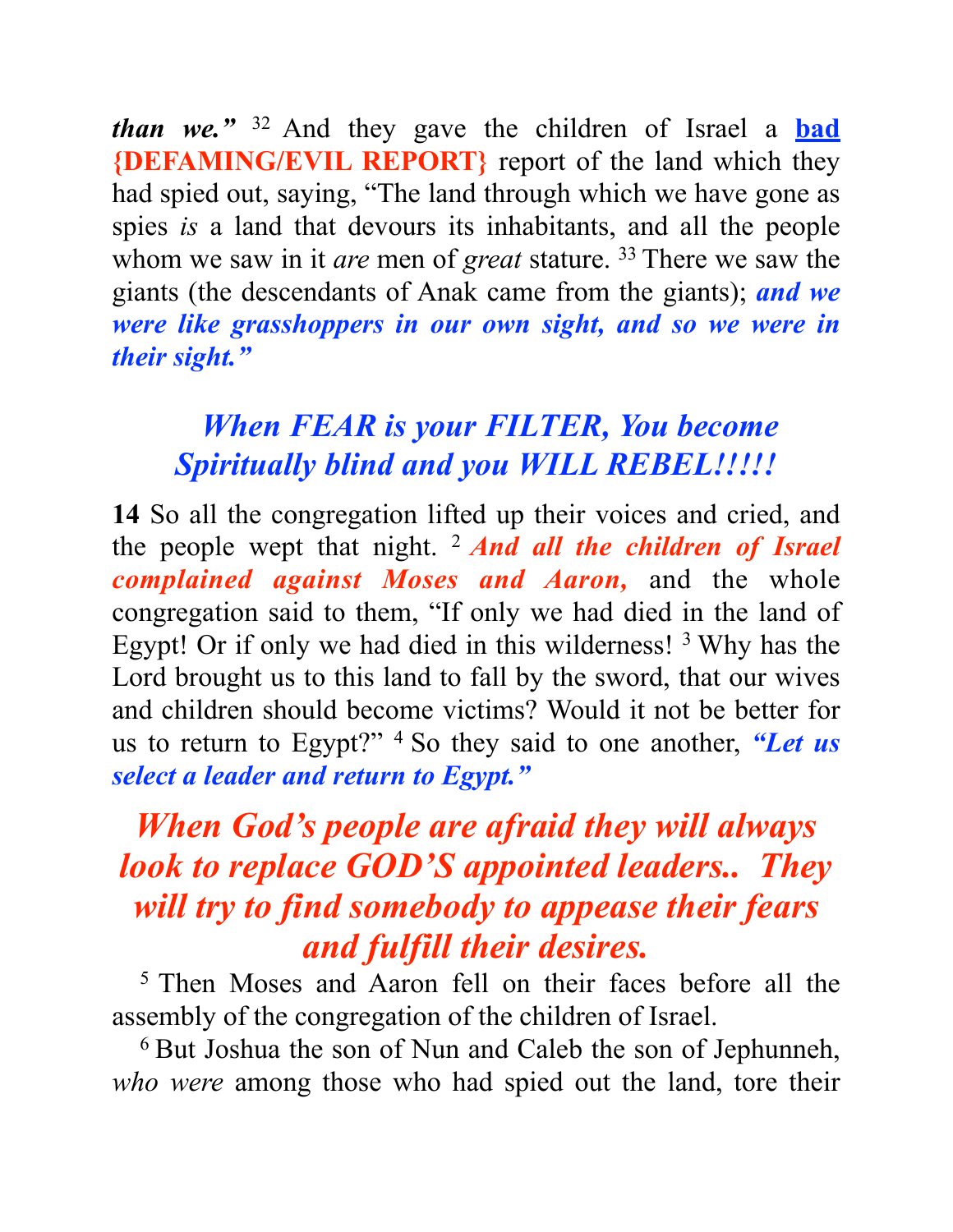clothes; 7 and they spoke to all the congregation of the children of Israel, saying: "The land we passed through to spy out *is* an exceedingly good land. 8 If the Lord delights in us, then He will bring us into this land and give it to us, 'a land which flows with milk and honey.<sup>'</sup> **Only do not rebel against the Lord, nor fear** *the people of the land,* for they *are* our bread; their protection has departed from them, and the Lord *is* with us. Do not fear them."… 11 *Then the Lord said to Moses: "How long will these people reject Me?* And how long will they not believe Me, with all the signs which I have performed among them?

*Witchcraft wants you to question and doubt what God has said. It releases FEAR so that you will murmur and complain. It's design is to separate you from God, His leaders, and His people.* 

Their WORDS released DEATH. Their WORDS released a spirit of rebellion. The Children of Israel in a few moments turned against God's appointed leadership and thus GOD, because of the EVIL WORDS of a few.

# **TRANSFERENCE of SPIRIT THE SPIRIT OF WITCHCRAFT**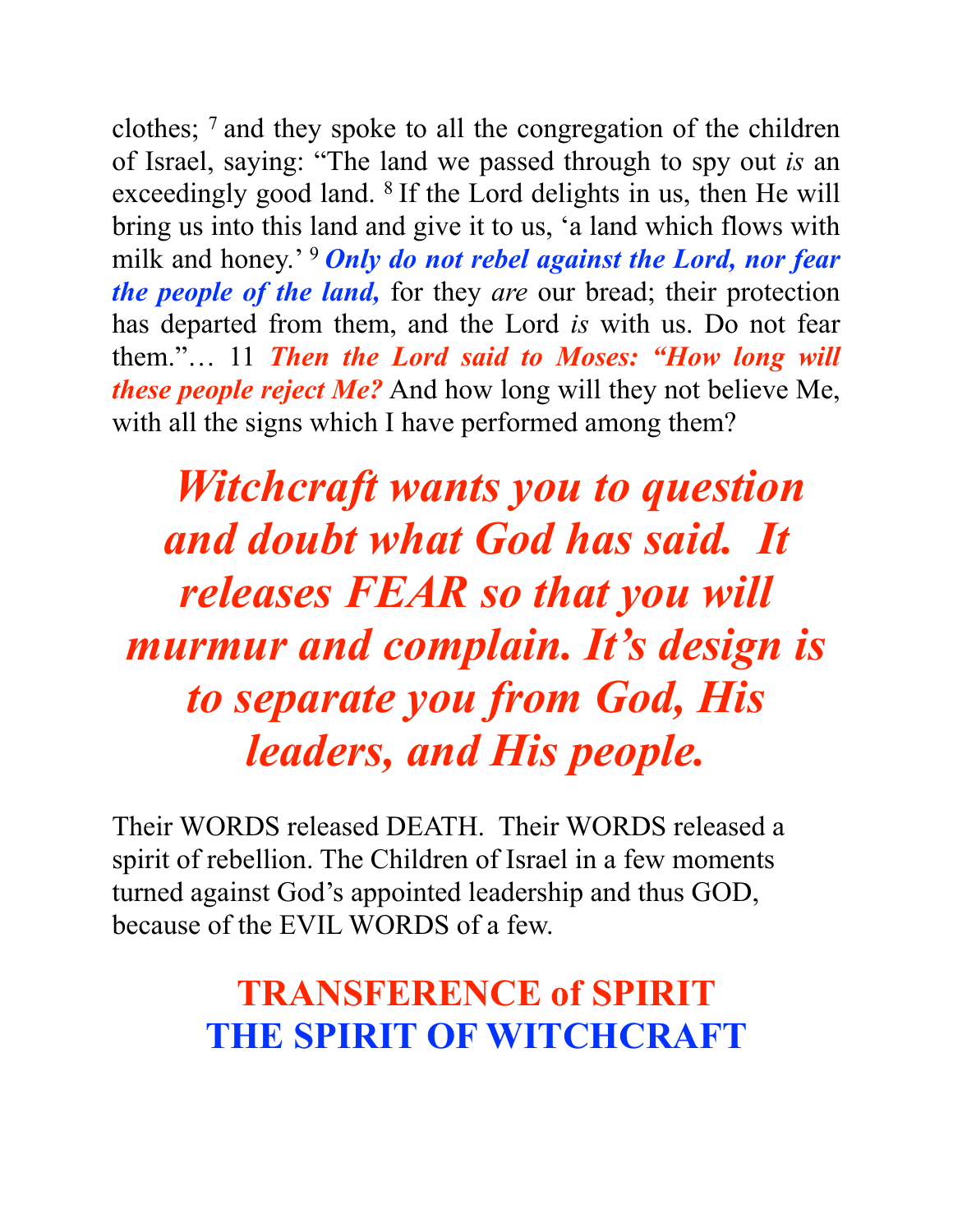#### *FEAR OF THE PEOPLE CAN CAUSE GOD'S APPOINTED LEADERS TO COME UNDER THE INFLUENCE OF A SPIRIT OF WITCHCRAFT.*

#### **KING SAUL**

**1 SAM 13:11-13** And Samuel said, *"What have you done?"* Saul said, *"When I saw that the people were scattered from me, and that you did not come within the days appointed, and that the Philistines gathered together at Michmash*, <sup>12</sup> then I said, 'The Philistines will now come down on me at Gilgal, and I have not made supplication to the Lord.' *Therefore I felt compelled, and offered a burnt offering."* 

13 And Samuel said to Saul, *"You have done foolishly. You have not kept the commandment of the Lord your God, which He commanded you.* For now the Lord would have established your kingdom over Israel forever.

**1 SAM 15:20-23** And Saul said to Samuel, *"But I have obeyed the voice of the Lord,…* **{MOST OF THE TIME WHEN PEOPLE ARE UNDER THE INFLUENCE OF THE SPIRIT OF WITCHCRAFT THEY STILL BELIEVE THEY ARE OBEYING GOD...** and gone on the mission on which the Lord sent me, and brought back Agag king of Amalek; I have utterly destroyed the Amalekites. 21 *But the people took of the plunder, sheep and oxen, the best of the things which*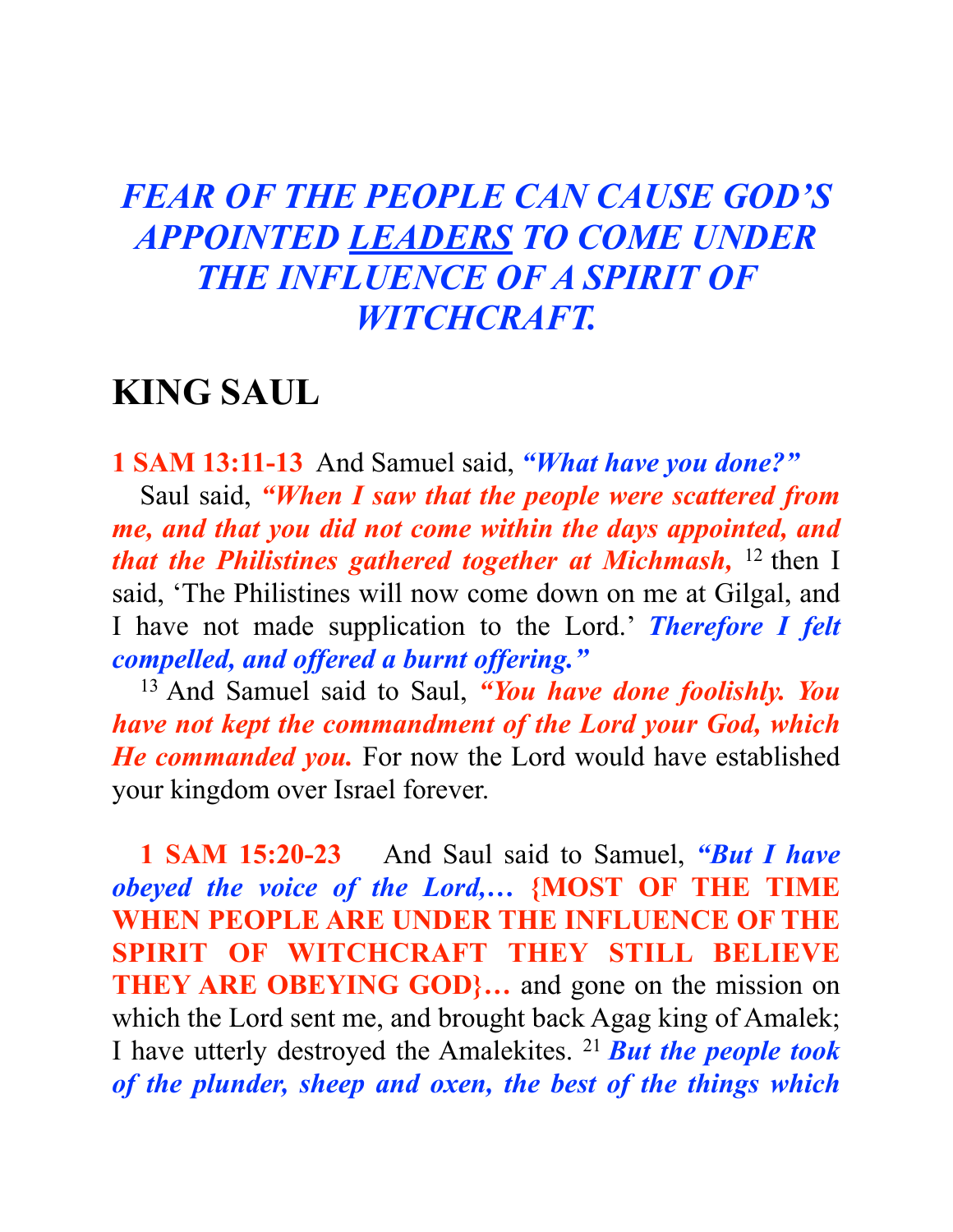*should have been utterly destroyed, to sacrifice to the Lord your God* in Gilgal."

22 So Samuel said:

"Has the Lord *as great* delight in burnt offerings and sacrifices, As in obeying the voice of the Lord?

Behold, to obey is better than sacrifice, *And* to heed than the fat of rams.

<sup>23</sup> *For rebellion is as the sin of witchcraft,* And stubbornness *is as* iniquity and idolatry. Because you have rejected the word of the Lord, He also has rejected you from *being* king."

**PRO 21:23** Whoever guards his mouth and tongue **{WORDS}** Keeps his soul from troubles.

**PSA 34:12-13** *Who is the man who desires life*, And loves *many* days, that he may see good? *Keep your tongue from evil, And your lips from speaking deceit.*

#### *DAVID IS OUR ULTIMATE EXAMPLE OF HOW TO DEAL WITH ADVERSITY WITHIN THE CHURCH*

**1 Sam 24:2-20** So he came to the sheepfolds by the road, where there *was* a cave; and Saul went in to attend to his needs. (David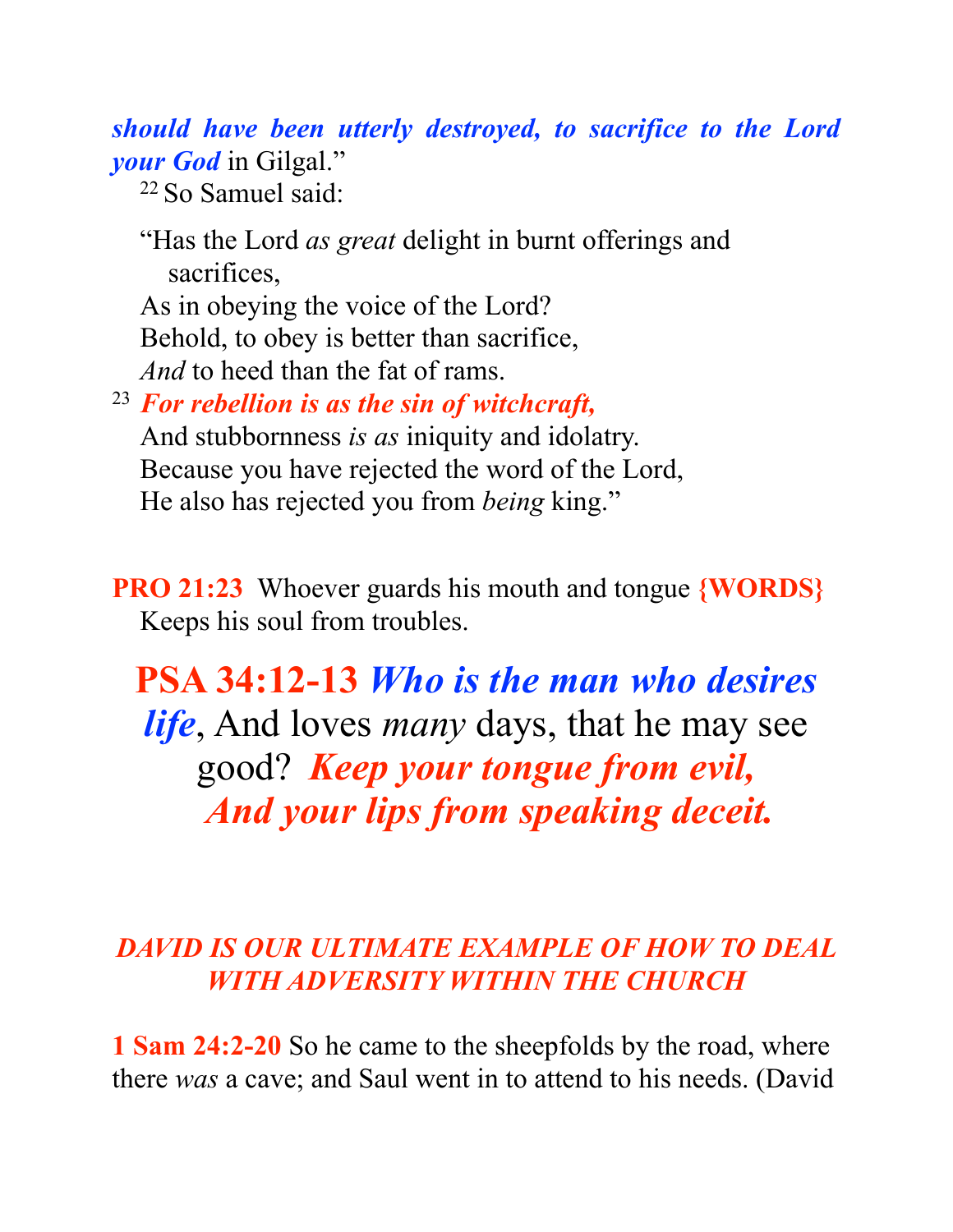and his men were staying in the recesses of the cave.) 4 *Then the men of David said to him, "This is the day of which the Lord said to you, 'Behold, I will deliver your enemy into your hand, that you may do to him as it seems good to you.' " And David arose and secretly cut off a corner of Saul's robe.*<sup>5</sup> Now it happened afterward that David's heart troubled him because he had cut Saul's *robe*. 6 And he said to his men, *"The Lord forbid that I should do this thing to my master, the Lord's anointed, to stretch out my hand against him, seeing he is the anointed of the Lord."* <sup>7</sup>**So David restrained his servants with** *these* **words, and did not allow them to rise against Saul.** And Saul got up from the cave and went on *his* way.

8 David also arose afterward, went out of the cave, and called out to Saul, saying, "My lord the king!" And when Saul looked behind him, *David stooped with his face to the earth, and bowed down. {DAVIDS amazing Humility*<sup>9</sup> And David said to Saul: "Why do you listen to the words of men who say, 'Indeed David seeks your harm'? <sup>10</sup> Look, this day your eyes have seen that the Lord delivered you today into my hand in the cave, *and someone urged me to kill you.* But *my eye* spared you, and I said, *'I will not stretch out my hand against my lord, for he is the Lord's anointed.'* 11 Moreover, my father, see! Yes, see the corner of your robe in my hand! For in that I cut off the corner of your robe, and did not kill you, know and *see that there is neither evil nor rebellion in my hand, and I have not sinned against you.*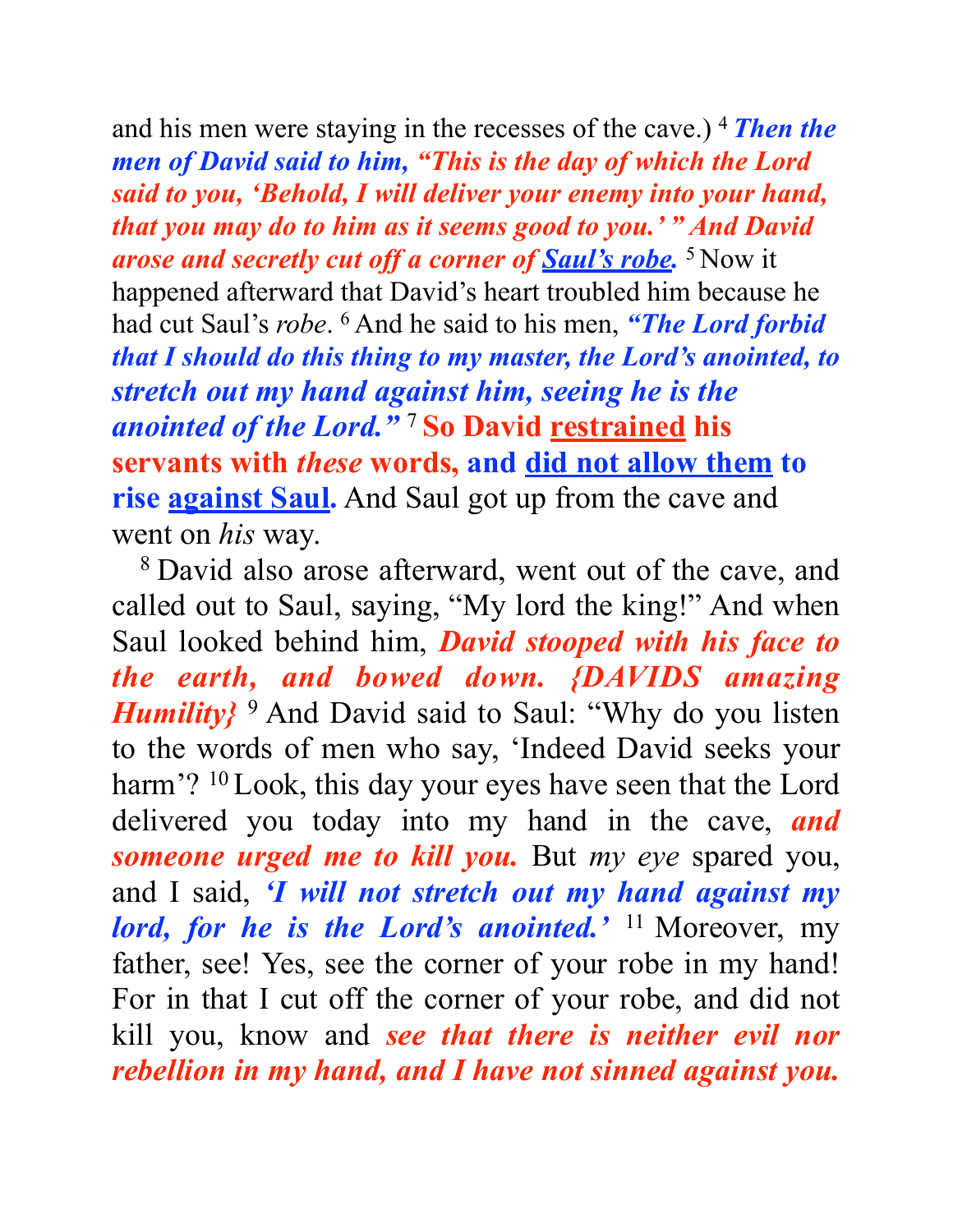Yet you hunt my life to take it. <sup>12</sup> Let the Lord judge between you and me, and let the Lord avenge me on you. But my hand shall not be against you. <sup>13</sup> As the proverb of the ancients says, 'Wickedness proceeds from the wicked.' But my hand shall not be against you. <sup>14</sup> After whom has the king of Israel come out? Whom do you pursue? A dead dog? A flea? 15 *Therefore let the Lord be judge, and judge between you and me, and see and plead my case, and deliver me out of your hand."*

16 So it was, when David had finished speaking these words to Saul, that Saul said, "*Is* this your voice, my son David?" And Saul lifted up his voice and wept. <sup>17</sup> Then he said to David: *"You are more righteous than I; for you have rewarded me with good, whereas I have rewarded you with evil.* 18 And you have shown this day how you have dealt well with me; for when the Lord delivered me into your hand, you did not kill me. 19 For if a man finds his enemy, will he let him get away safely? Therefore may the Lord reward you with good for what you have done to me this day. 20 *And now I know indeed that you shall surely be king, and that the kingdom of Israel shall be established in your hand.*

### **David left ALL Judgement in the hands of God.**

**Mat 7:1-5** *Judge not, that you be not judged.* <sup>2</sup> For with what judgment you judge, you will be judged; *and with the measure you use, it will be measured back to you.* 3 And why do you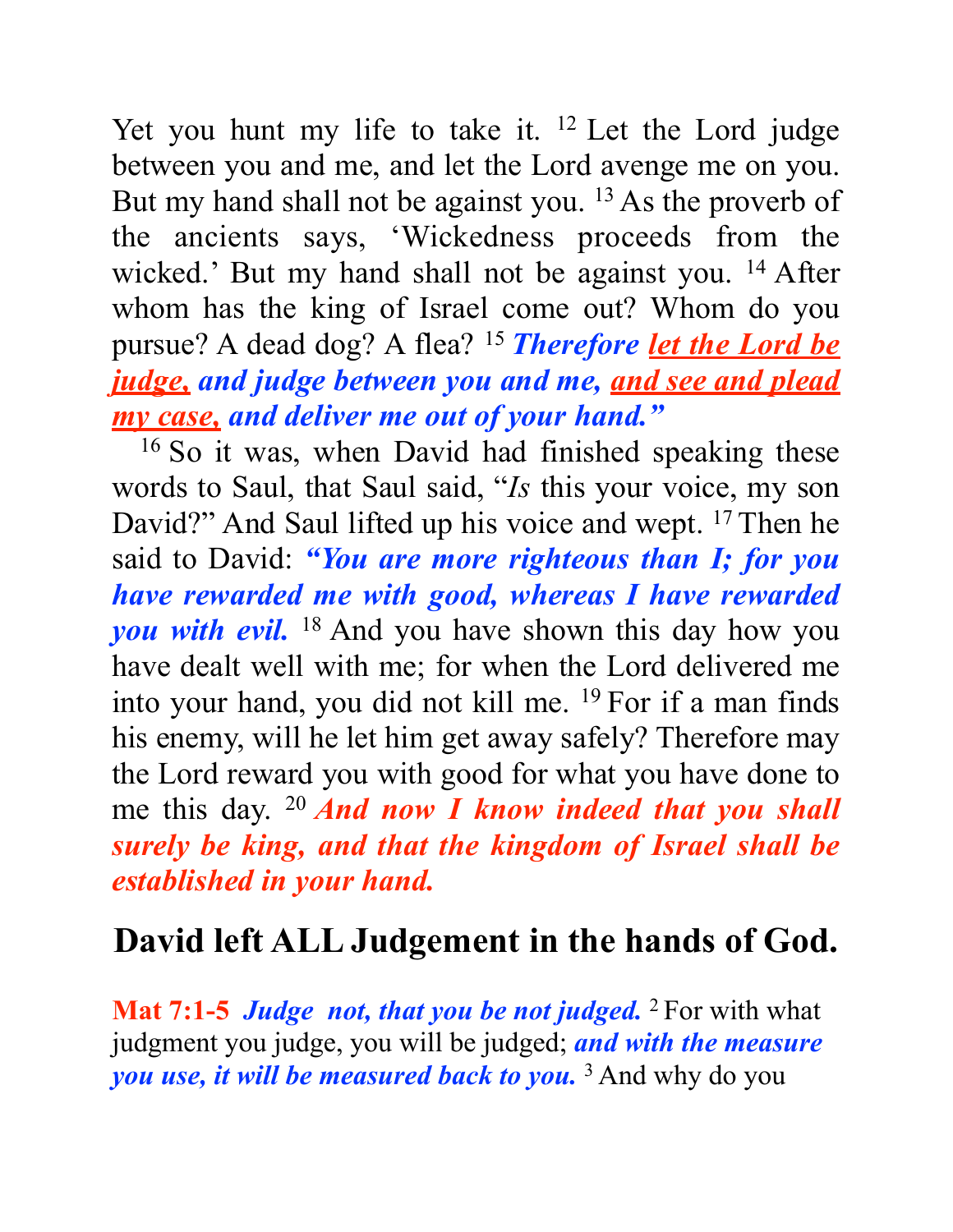look at the speck in your brother's eye, but do not consider the plank in your own eye? 4 Or how can you say to your brother, 'Let me remove the speck from your eye'; and look, a plank *is* in your own eye? 5 *Hypocrite! First remove the plank from your own eye, and then you will see clearly to remove the speck from your brother's eye.*

**Rom 1:28-32** And even as they did not like to retain God in *their* knowledge, *God gave them over to a debased mind, to do those things which are not fitting;* <sup>29</sup> being filled with all unrighteousness, sexual immorality, wickedness, covetousness, maliciousness; full of envy, murder, *strife*, deceit, evilmindedness; *they are whisperers, backbiters,* haters of God, violent, proud, boasters, inventors of evil things, disobedient to parents, 31 undiscerning, untrustworthy, unloving, unforgiving, unmerciful; 32 who, knowing the righteous judgment of God, that those who practice such things are deserving of death, not only do the same but also approve of those who practice them.

**Rom 14:4** *Who are you to judge another's servant?* To his own master he stands or falls. Indeed, he will be made to stand, for God is able to make him stand.

**James 4:11-12** *Do not speak evil of one another*, brethren. He who speaks evil of a brother and judges his brother, speaks evil of the law and judges the law. *But if you judge the law, you are not a doer of the law but a judge*. <sup>12</sup> There is one Lawgiver, who is able to save and to destroy. *Who are you to judge another?*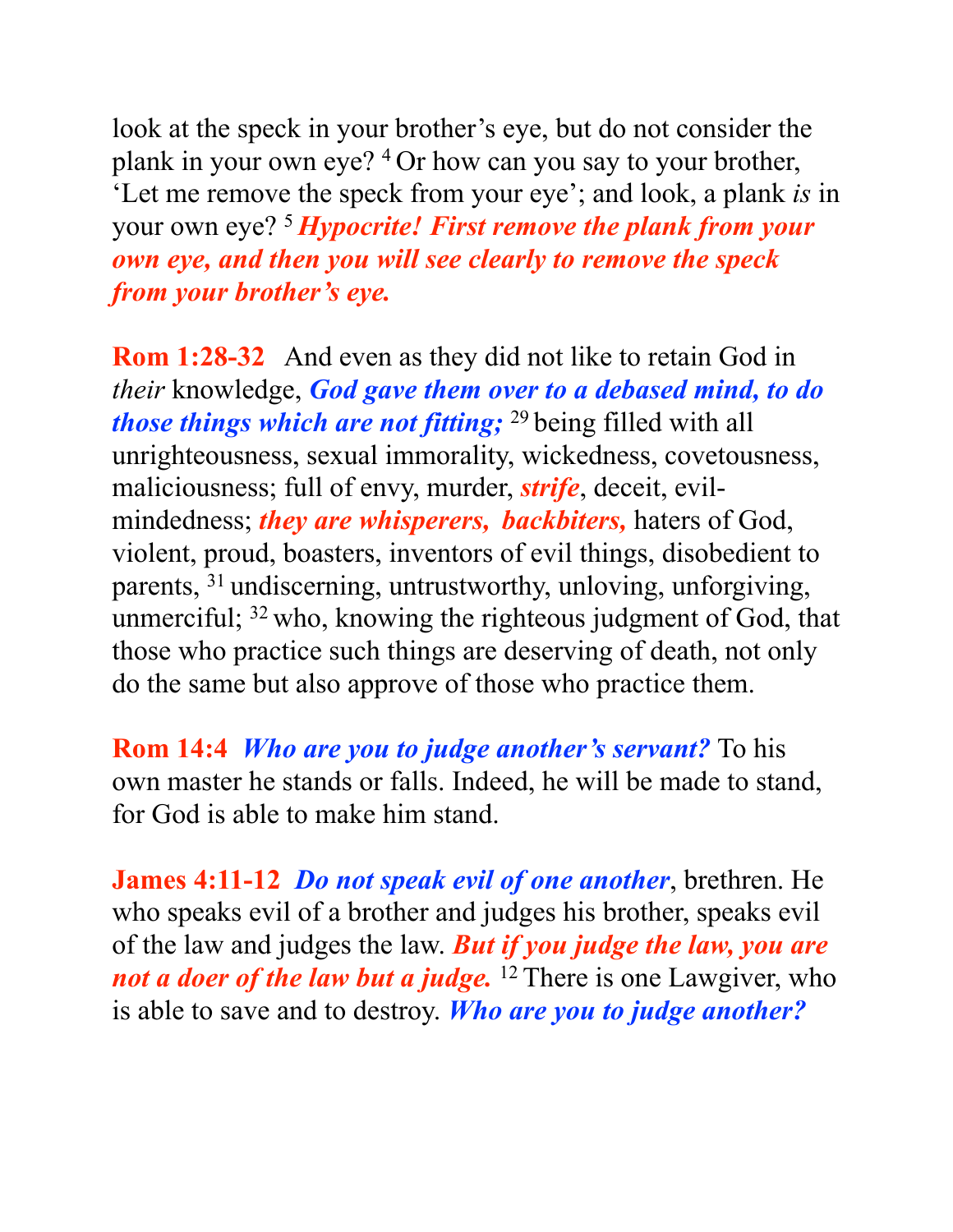**1 Pet 2:1-3** Therefore, laying aside all malice, all deceit, hypocrisy, envy, *and all evil speaking*, <sup>2</sup> as newborn babes, desire the pure milk of the word, that you may grow thereby, <sup>3</sup> if indeed you have tasted that the Lord *is* gracious.

**James 5:9 amp** *Do not complain, brethren, against one another,* so that you [yourselves] may not be judged. Look! The Judge is [already] standing at the very door.

**Eph 4:29-32 amp** Let no foul *or* polluting language, *nor* evil word *nor* unwholesome *or* worthless talk [ever] come out of your mouth, *but only such [speech] as is good and beneficial to the spiritual progress of others,* as is fitting to the need *and* the occasion, that it may be a blessing *and* give grace (God's favor) to those who hear it. 30 *And do not grieve the Holy Spirit of God* [do not offend or vex or sadden Him], by Whom you were sealed (marked, branded as God's own, secured) for the day of redemption (of final deliverance through Christ from evil and the consequences of sin). 31 Let all bitterness and indignation *and* wrath (passion, rage, bad temper) and resentment (anger, animosity) and quarreling (brawling, clamor, contention) *and slander (evil-speaking, abusive or blasphemous language) be banished from you, with all malice (spite, ill will, or baseness of any kind).* 32 *And become useful and helpful and kind to one another, tenderhearted (compassionate, understanding, loving-hearted), forgiving one another [readily and freely], as God in Christ forgave you.*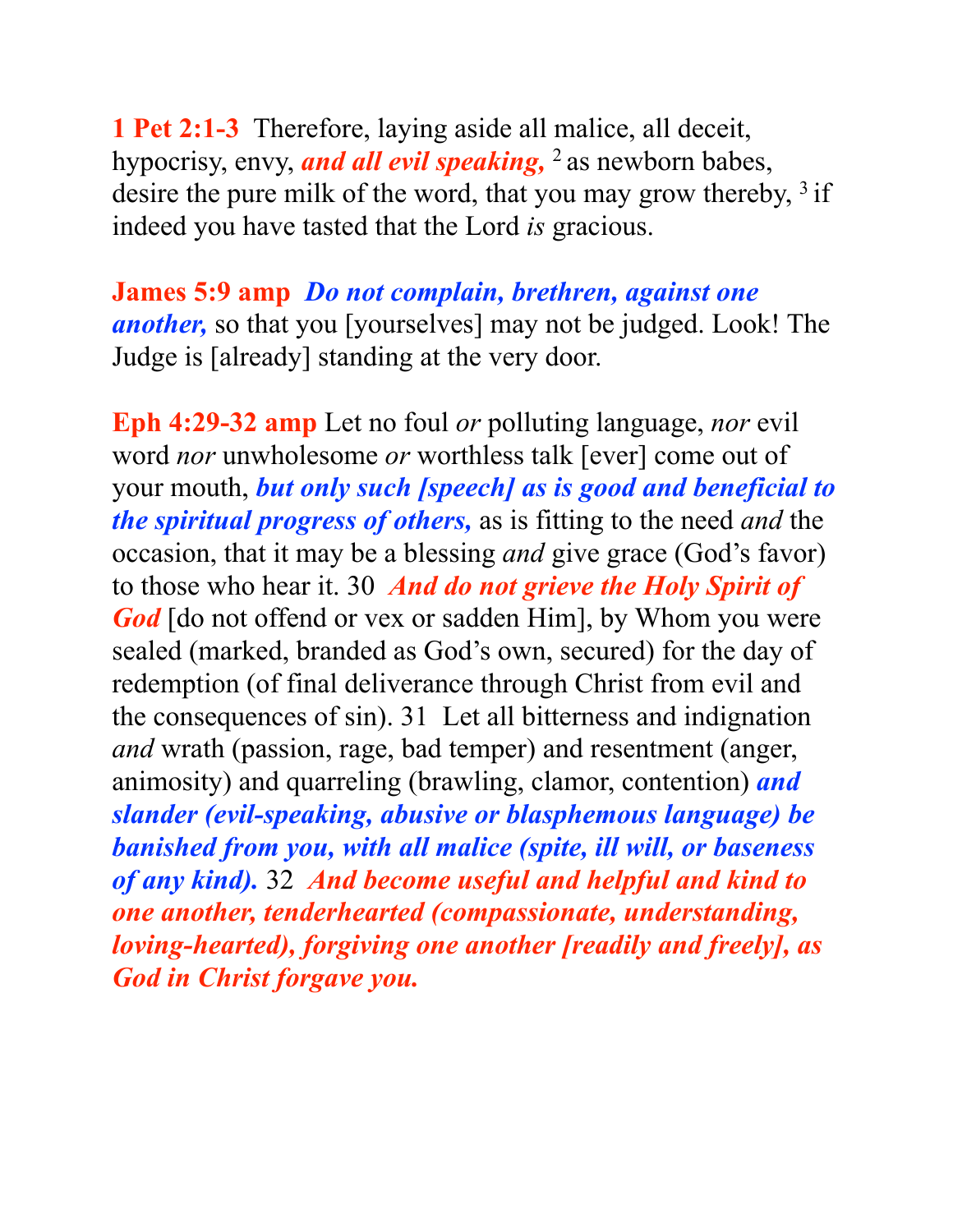**Mar 7:21-23 amp** For from within, [that is] *out of the hearts of men,* come base *and* wicked thoughts, sexual immorality, stealing, murder, adultery,

22 Coveting (a greedy desire to have more wealth), dangerous *and* destructive wickedness, deceit; unrestrained (indecent) conduct; an evil eye (envy), *slander (evil speaking, malicious misrepresentation, abusiveness)*, pride (the sin of an uplifted heart against God and man), foolishness (folly, lack of sense, recklessness, thoughtlessness).

23 *All these evil [purposes and desires] come from within, and they make the man unclean and render him unhallowed.*

# *These things proceed out of our hearts because of unfulfilled desires that we have.*

**James 4:1-12 amp** *WHAT LEADS to strife* (discord and feuds) *and* how do conflicts (quarrels and fightings) originate among you? *Do they not arise from your sensual desires that are ever warring in your bodily members?*

2 **You are jealous** *and* **covet [what others have] and your desires go unfulfilled;** [so] you become murderers. [To hate is to murder as far as your hearts are concerned.] *You burn with envy and anger and are not able to obtain [the gratification, the contentment, and the happiness that you seek]*, *so you fight and war.* You do not have, because you do not ask. [I John 3:15.]

3 [Or] you do ask [God for them] and yet fail to receive, because you ask with wrong purpose and evil, selfish motives. Your intention is [when you get what you desire] to spend it in sensual pleasures.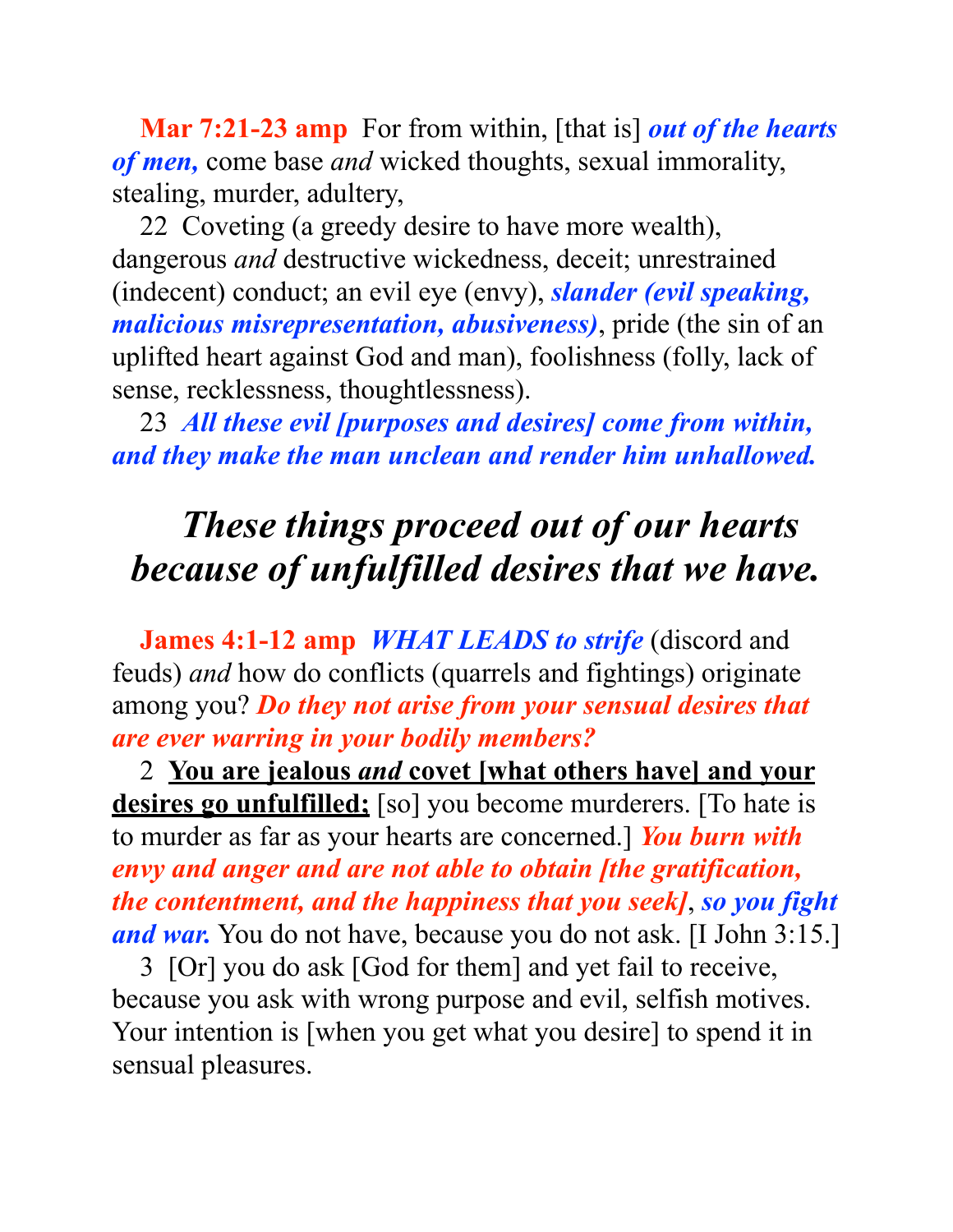4 You [are like] unfaithful wives *[having illicit love affairs with the world and breaking your marriage vow to God]*! Do you not know that being the world's friend is being God's enemy? So whoever chooses to be a friend of the world takes his stand as an enemy of God.

5 Or do you suppose that the Scripture is speaking to no purpose that says, The Spirit Whom He has caused to dwell in us yearns over us *and* He yearns for the Spirit [to be welcome] with a jealous love? [Jer. 3:14; Hos. 2:19ff.]

6 *But He gives us more and more grace (power of the Holy Spirit, to meet this evil tendency and all others fully).* That is why He says, God sets Himself against the proud and haughty, but gives grace [continually] to the lowly (those who are humble enough to receive it). [Prov. 3:34.]

7 So be subject to God. Resist the devil [stand firm against him], and he will flee from you.

8 Come close to God and He will come close to you. [Recognize that you are] sinners, get your soiled hands clean; **[realize that you have been disloyal] wavering individuals with divided interests,** and purify your hearts [of your spiritual adultery].

9 [As you draw near to God] be deeply penitent and grieve, even weep [over your disloyalty]. Let your laughter be turned to grief and your mirth to dejection *and* heartfelt shame [for your sins].

10 Humble yourselves [feeling very insignificant] in the presence of the Lord, and He will exalt you [He will lift you up and make your lives significant].

11 *[My] brethren, do not speak evil about or accuse one another. He that maligns a brother or judges his brother is*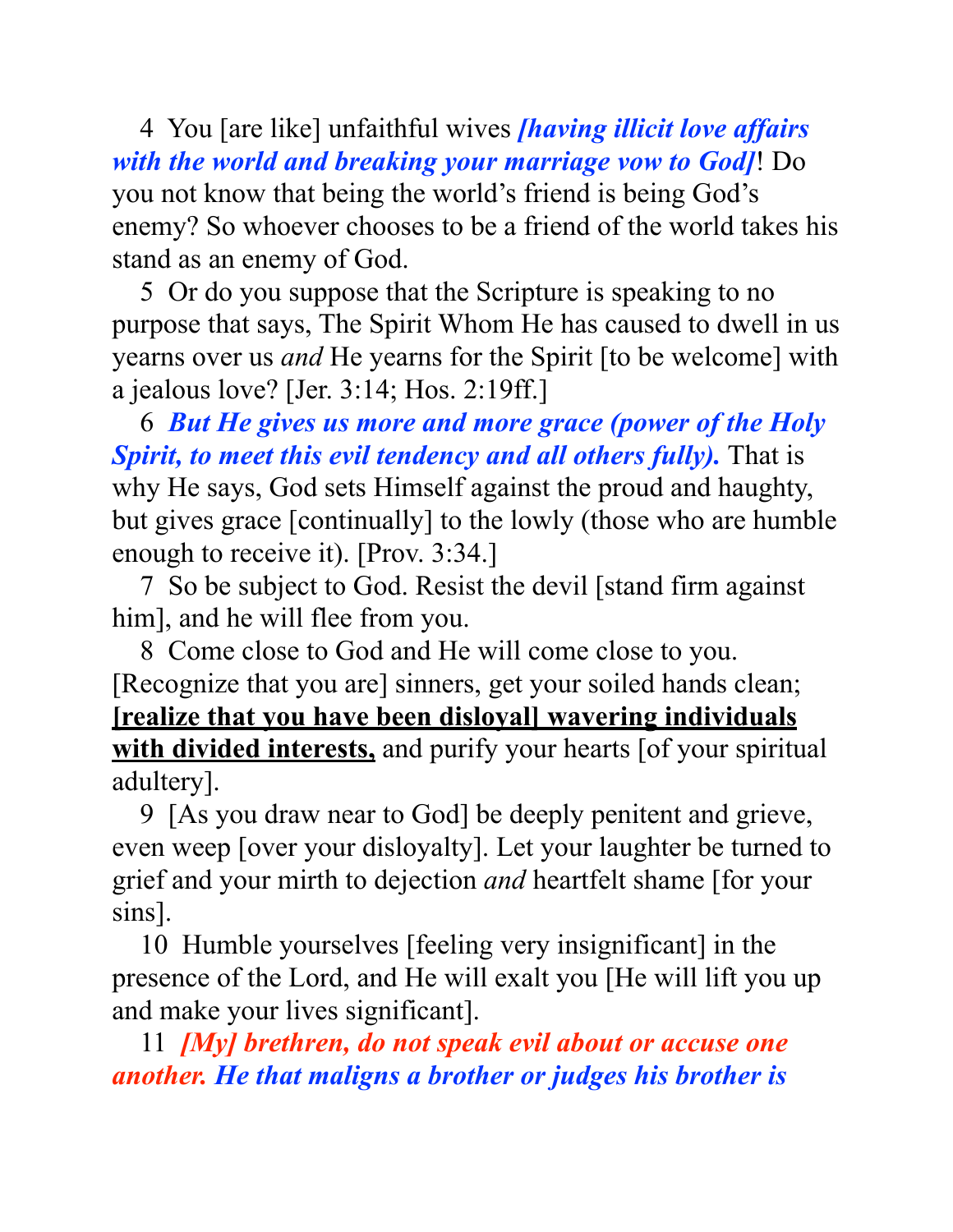*maligning and criticizing the Law and judging the Law.* But if you judge the Law, you are not a practicer of the Law but a censor *and* judge [of it].

12 One only is the Lawgiver *and* Judge Who is able to save and to destroy [the One Who has the absolute power of life and death]. *[But you] who are you that [you presume to] pass judgment on your neighbor?*

The Spirit of Witchcraft seeks destruction. Satan can't destroy the church from without so He must do it from within.

**Pro 11:9-13** *The hypocrite with his mouth destroys his neighbor,* But through knowledge the righteous will be delivered.10 When it goes well with the righteous, the city rejoices; And when the wicked perish, *there is* jubilation. <sup>11</sup> **By the blessing of the upright the city is exalted,** *But it is overthrown by the mouth of the wicked.* He who is devoid of wisdom *despises* his neighbor….**{to talk or write about (someone or something) in a very critical or insulting way}**….*, But a man of understanding holds his peace. A talebearer reveals secrets, But he who is of a faithful spirit conceals a matter.* 

*Pro 18:19-21 A brother offended is harder to win than a strong city,* And *contentions are like the bars of a castle.*

20 A man's stomach shall be satisfied from the fruit of his mouth; *From the produce of his lips he shall be filled.*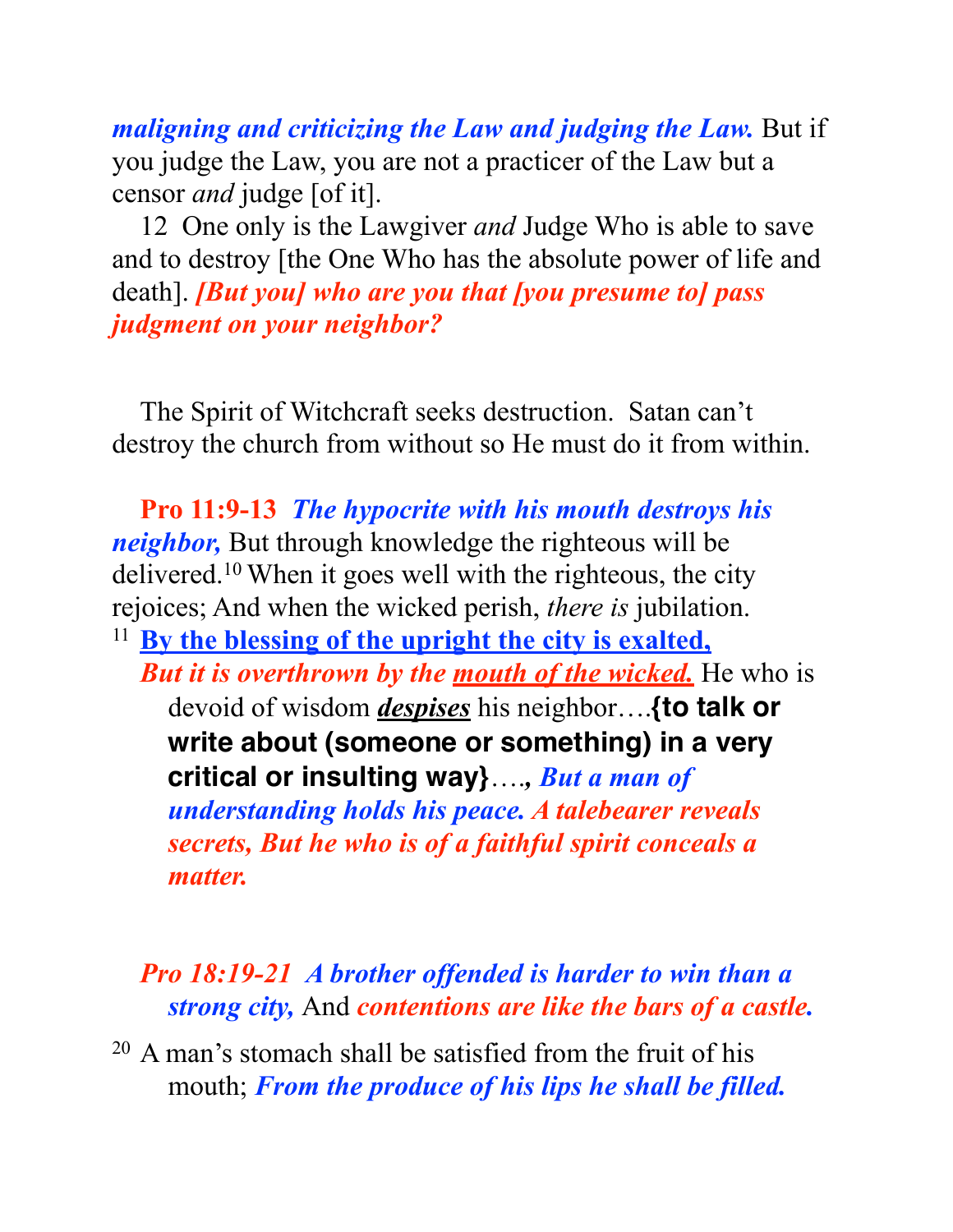#### <sup>21</sup> *Death and life are in the power of the tongue,*

And those who love it will eat its fruit.

#### **Psa 15:1-4** NLV *Who may worship in your sanctuary, Lord?*

Who may enter your presence on your holy hill?

2 Those who lead blameless lives and do what is right, speaking the truth from sincere hearts.

<sup>3</sup>*Those who refuse to gossip* or harm their neighbors

*or speak evil of their friends.* 4 Those who despise flagrant sinners, *and honor the faithful followers of the Lord,* and keep their promises even when it hurts.

**Lev 19:16-18 NLV** "*Do not spread slanderous gossip* 

*among your people.* "Do not stand idly by when your neighbor's life is threatened. I am the Lord. "Do not nurse hatred in your heart for any of your relatives.\* *Confront people directly* so you will not be held guilty for their sin. "Do not seek revenge or bear a grudge against a fellow Israelite, but love your neighbor as yourself. I am the Lord.

**Psa 109:1-5** Do not keep silent,

O God of my praise!

2 *For the mouth of the wicked and the mouth of the deceitful Have opened against me; They have spoken against me with a lying tongue*.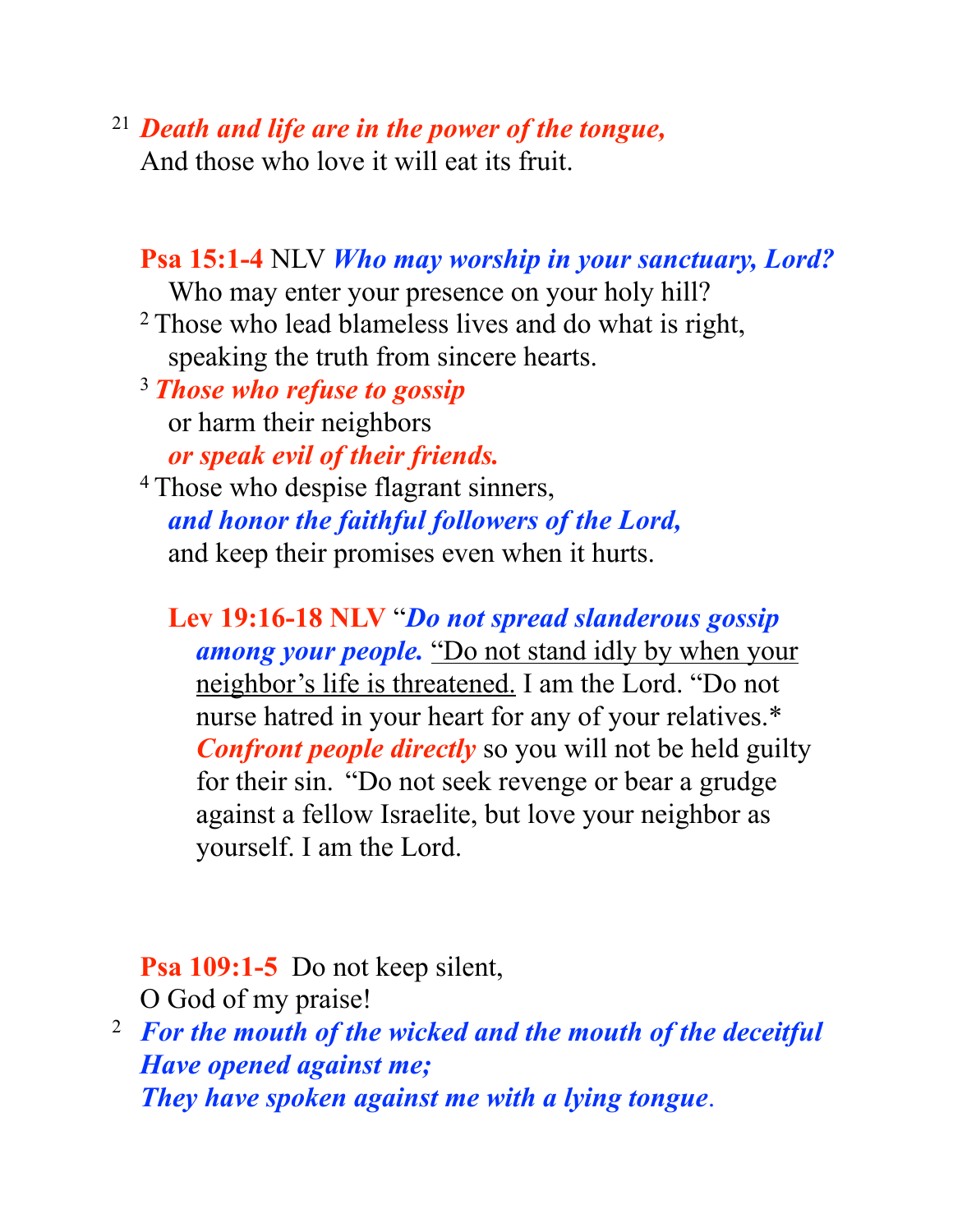- 3 *They have also surrounded me with words of hatred, And fought against me without a cause.*
- 4 *In return for my love they are my accusers, But I give myself to prayer.*
- *5 Thus they have rewarded me evil for good, And hatred for my love.*

# *DONT LISTEN Give NO place for Slander, Gossip, and Evil speaking*

**Pro 6:16-19** These six *things* the Lord hates, Yes, seven *are* an abomination to Him:

 $17$  A proud look,

A lying tongue,

Hands that shed innocent blood,

<sup>18</sup> A heart that devises wicked plans, Feet that are swift in running to evil,

<sup>19</sup> *A false witness who speaks lies, And one who sows discord among brethren.*

**Pro 17:4** *An evildoer gives heed to false lips; A liar listens eagerly to a spiteful tongue.* 

**Psa 101:5** *Whoever secretly slanders his neighbor, Him I will destroy;* (Silence—- Cut Off)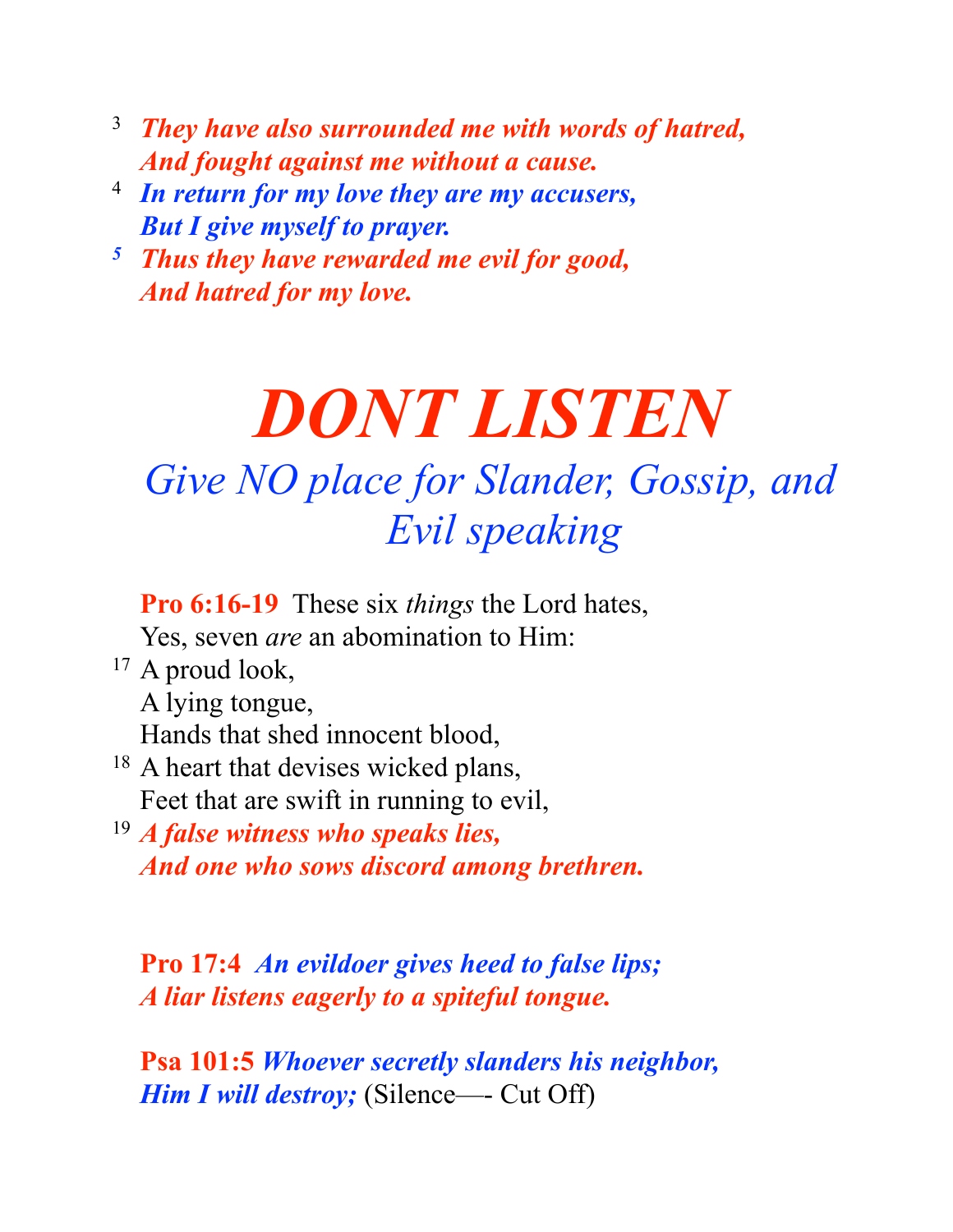**Rom 16:17-18 amp** I appeal to you, brethren, to *be on your guard concerning those who create dissensions and difficulties and cause divisions,* in opposition to the doctrine (the teaching) which you have been taught. *[I warn you to turn aside from them, to] avoid them.* 

18 For such persons do not serve our Lord Christ but their own appetites *and* base desires, and by ingratiating and flattering speech, *they beguile the hearts of the unsuspecting and simpleminded [people].*

**1 Cor 1:10-11** Now *I plead with you*, brethren, by the name of our Lord Jesus Christ, *that you all speak the same thing,* and *that* there be no divisions among you, *but that you be perfectly joined together in the same mind and in the same judgment.*

**1 Cor 3:1-3** And I, brethren, could not speak to you as to spiritual *people* but as to carnal, as to babes in Christ. 2 I fed you with milk and not with solid food; for until now you were not able *to receive it,* and even now you are still not able; 3 *for you are still carnal. For where there are envy, strife, and divisions among you, are you not carnal and behaving like mere men?*

**Titus 3:10** But avoid foolish disputes, genealogies, contentions, and strivings about the law; for they are unprofitable and useless. 10 *Reject a divisive man after the first and second admonition, 11 knowing that such a person is warped and sinning, being self-condemned.*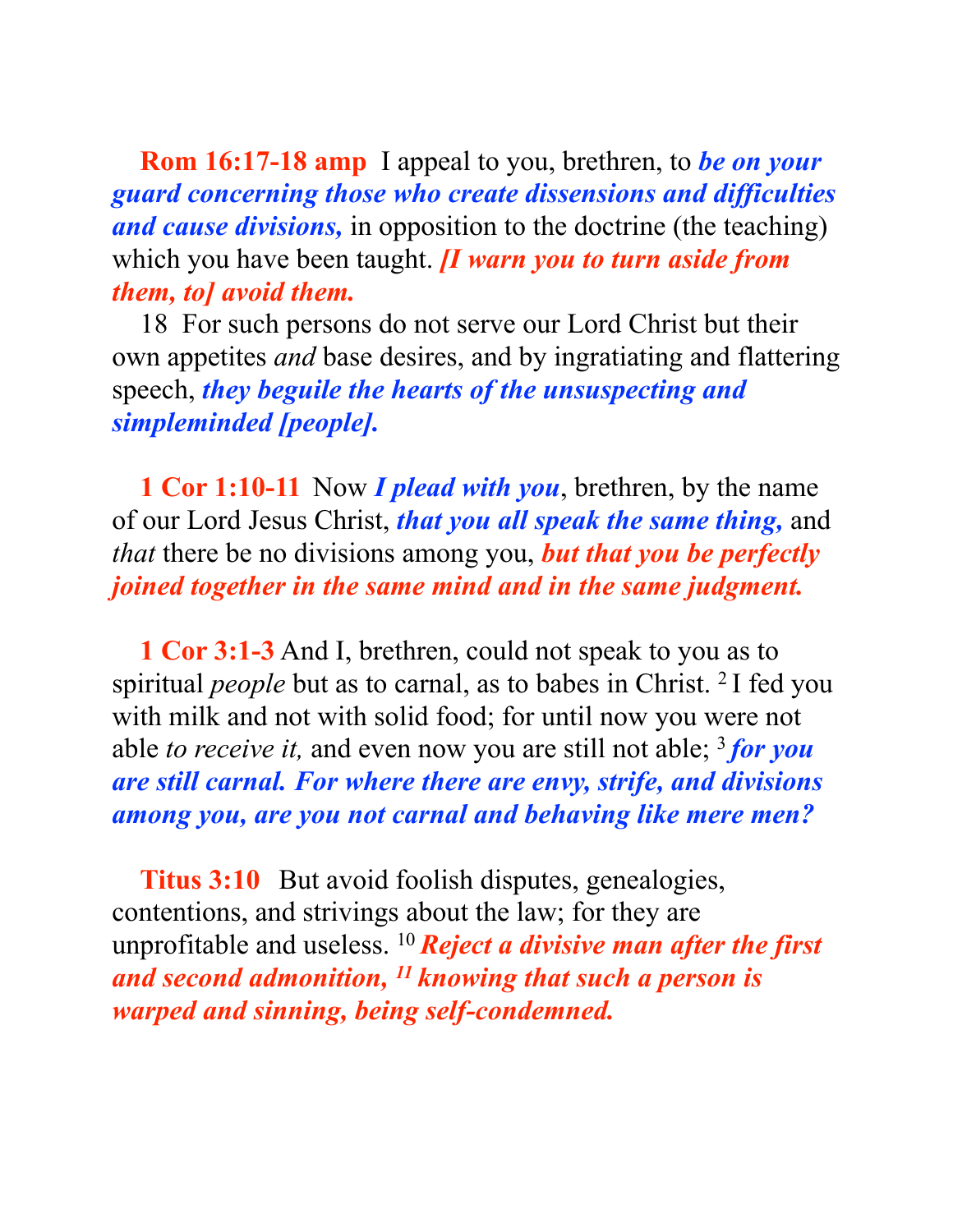#### WITCHCRAFT BEGINS WITH SLANDER….. AN ACCUSATION

#### SATAN IS THE ACCUSER OF THE BRETHREN.

**Rev 12:10-11** Then I heard a loud voice saying in heaven, "Now <u>salvation</u>, and strength, and the kingdom of our God, and the power of His Christ *have come, for the accuser of our brethren, who accused them before our God day and night*, has been cast down. <sup>11</sup> And **they overcame him** by the **blood of the Lamb** and by the **word of their testimony,** and they *did not love their lives to the death.*

# Build a MERCY SEAT.

**Exo 25:21-22** You shall put the mercy seat on top of the ark, and in the ark you shall put the Testimony that I will give you. 22 And *there I will meet with you, and I will speak with you from above the mercy seat,* from between the two cherubim which *are* on the ark of the Testimony, about everything which I will give you in commandment to the children of Israel.

RADICAL MERCY

**Mat 5:7** *Blessed are the merciful, For they shall obtain mercy.*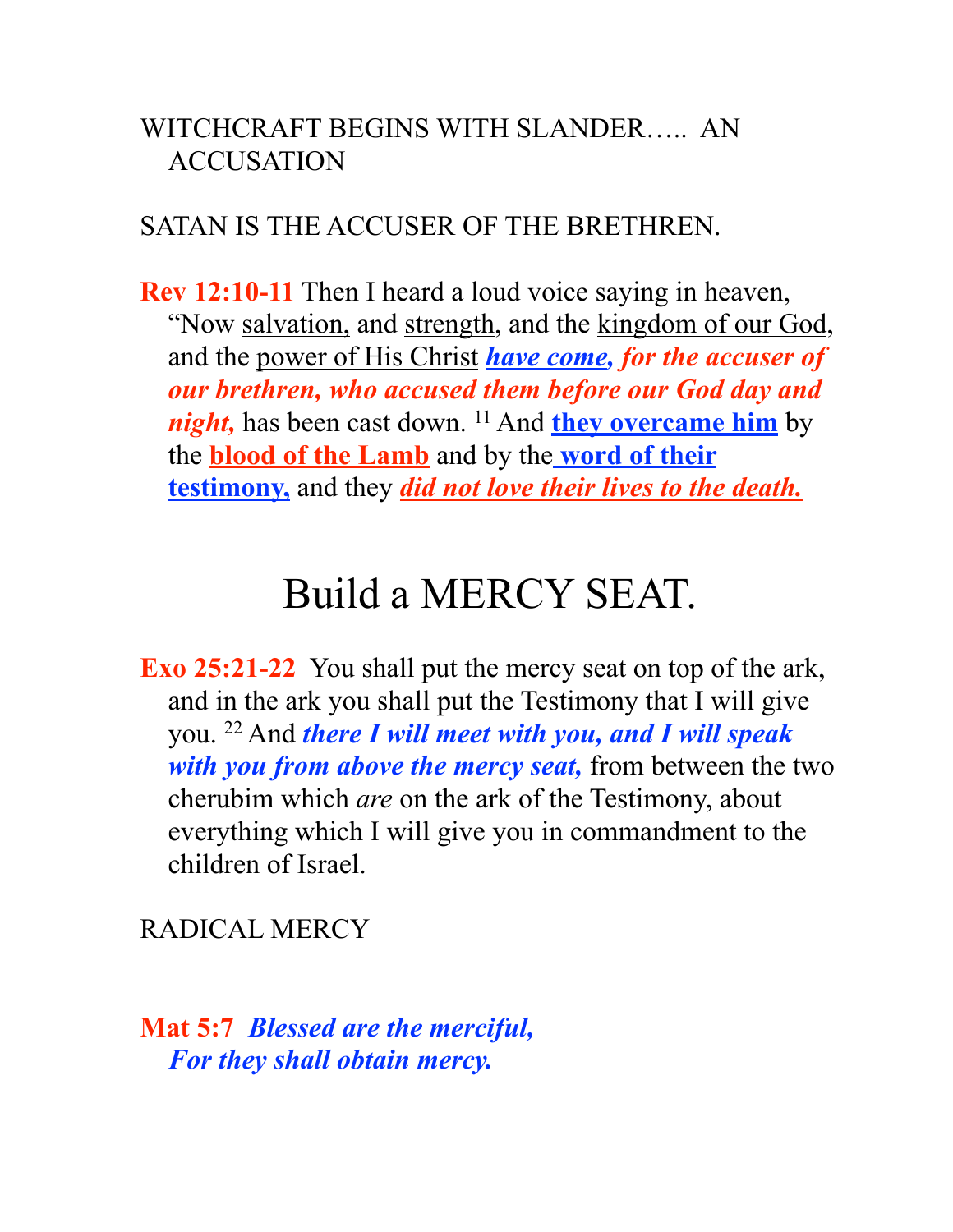**Mar 11:25-26** 25 "And whenever you stand praying, *if you have anything against anyone, forgive him,* that your Father in heaven may also forgive you your trespasses. 26 But *if you do not forgive, neither will your Father in heaven forgive your trespasses.*"

**Col 3:13-15 amp** Be gentle *and* forbearing with one another and, *if one has a difference (a grievance or complaint) against another, readily pardoning each other;* even as the Lord has [freely] forgiven you, *so must you also [forgive].* And above all these *[put on] love and enfold yourselves with the bond of perfectness [which binds everything together completely in ideal harmony].* And *let the peace* (soul harmony which comes) from Christ rule (act as umpire continually) in your hearts *[deciding and settling with finality all questions that arise in your minds, in that peaceful state]* to which as [members of Christ's] one body you were also called [to live]. And be thankful (appreciative), [giving praise to God always].

**Eph 4:1-3** I, therefore, the prisoner of the Lord, beseech you to walk worthy of the calling with which you were called, 2 *with all lowliness and gentleness, with longsuffering, bearing with one another in love,* <sup>3</sup>*endeavoring to keep the unity of the Spirit in the bond of peace.*

## EXTRAVAGANT HONOR…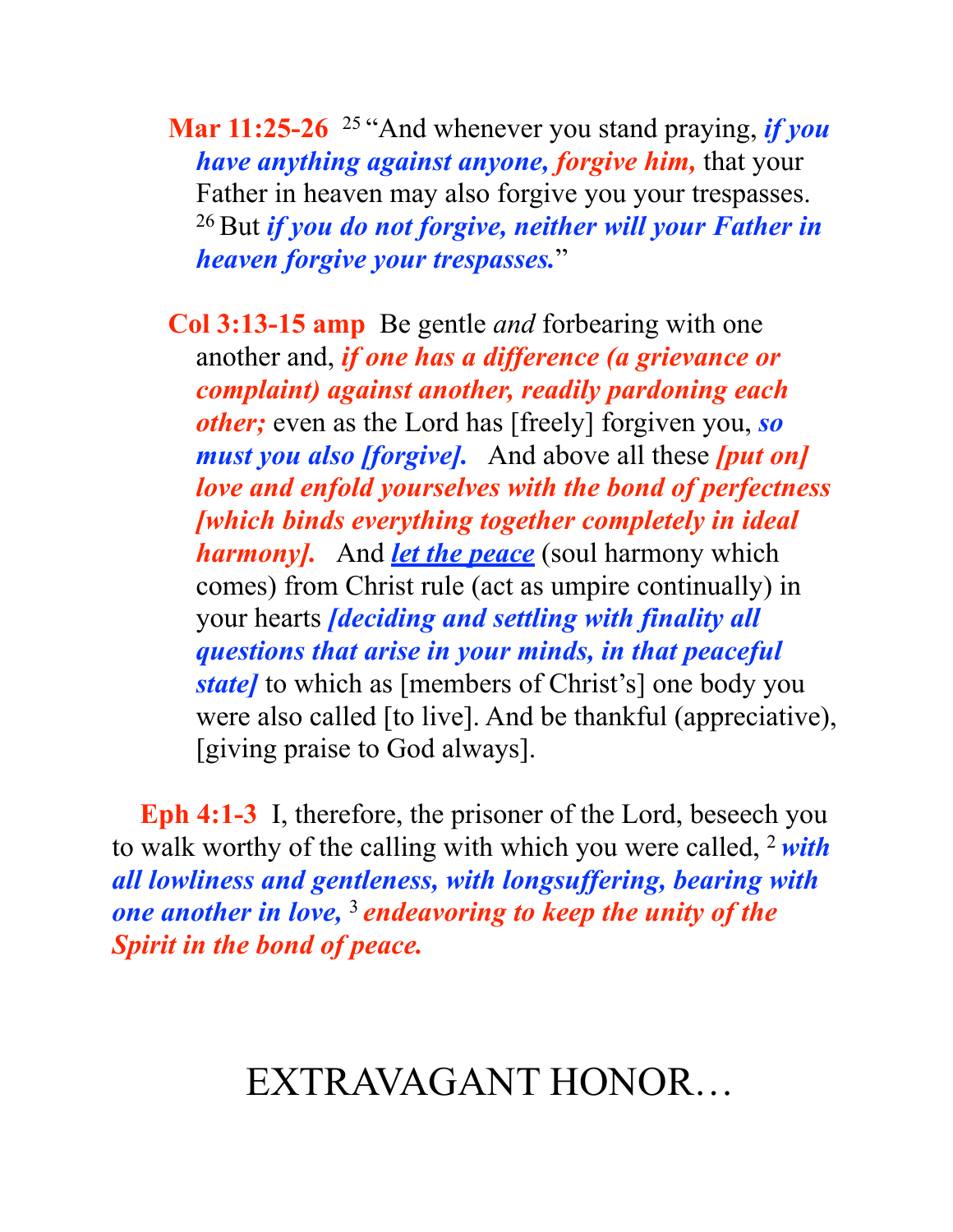You cannot be in Judgment with what you are HONORING.

**Mat 15:4** For God commanded, saying, 'Honor your father and your mother'; and, 'He who curses father or mother, let him be put to death.'

Curses = *to speak ill of*:—speak evil(1), speaking evil(1), speaks evil(2).

**Rom 12:9-21** *Let* love *be* without hypocrisy. Abhor what is evil. Cling to what is good. 10 *Be kindly affectionate to one another with brotherly love, in honor giving preference to one another*; <sup>11</sup> not lagging in diligence, fervent in spirit, serving the Lord; <sup>12</sup> rejoicing in hope, patient in tribulation, continuing steadfastly in prayer; 13 distributing to the needs of the saints, given to hospitality.

<sup>14</sup>*Bless those who persecute you; bless and do not curse.* <sup>15</sup> Rejoice with those who rejoice, and weep with those who weep. <sup>16</sup> <u>Be of the same mind toward one another.</u> Do not set your mind on high things, but associate with the humble. *Do not be wise in your own opinion.*

<sup>17</sup> Repay no one evil for evil. Have regard for good things in the sight of all men. 18 If it is possible, as much as depends on you, *live peaceably with all men.* 19 Beloved, do not avenge yourselves, but *rather* give place to wrath; for it is written, *"Vengeance* is *Mine, I will repay,"* says the Lord. 20 Therefore

*"If your enemy is hungry, feed him; If he is thirsty, give him a drink; For in so doing you will heap coals of fire on his head."*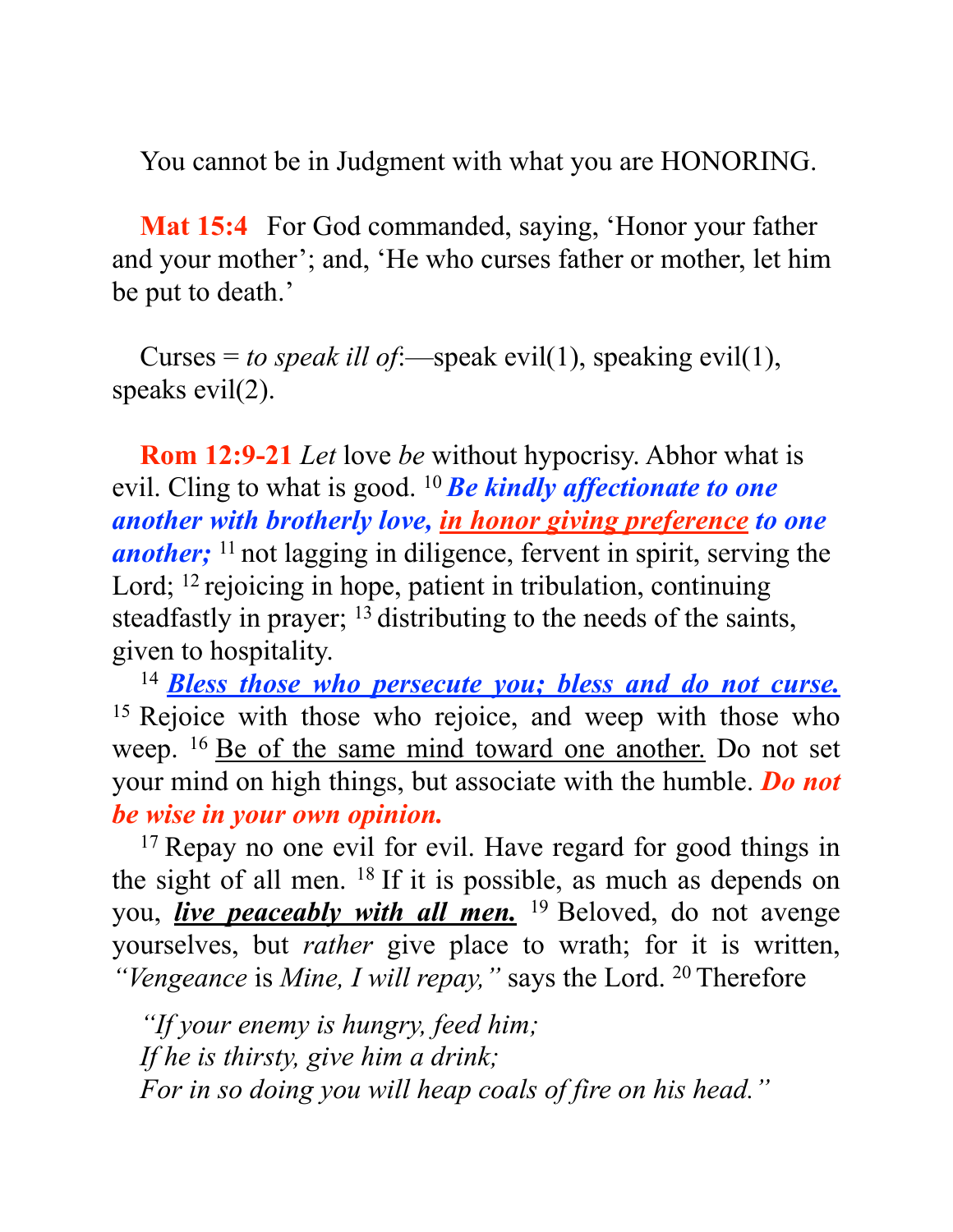#### <sup>21</sup>*Do not be overcome by evil,* **{WitchCraft}** *but overcome evil*  **{WitchCraft}** *with good.*

**1Cor 12:20-26** But now indeed *there are* many members, yet one body. 21 And the eye cannot say to the hand, **"I have no need of you"**; nor again the head to the feet, "I have no need of you." 22 No, much rather, **those members of the body which seem to be weaker are necessary.** 23 And those *members* of the body *which we think to be less honorable, on these we bestow greater honor;* and our unpresentable *parts* have greater modesty, 24 but our presentable *parts* have no need. But God composed the body, *having given greater honor to that part which lacks it,* <sup>25</sup> that there should be no schism in the body, but *that* the members should have the same care for one another. 26 And if one member suffers, all the members suffer with *it; or if one member is honored, all the members rejoice with it.*

**1 Tim 5:17-19** Let the elders who rule well be *counted worthy of double honor,* especially those who labor in the word and doctrine. 18 For the Scripture says, *"You shall not muzzle an ox while it treads out the grain,"* and, "*The laborer is worthy of his wages."* <sup>19</sup>*Do not receive an accusation against an elder except from two or three witnesses.*

**1 Pet 2:15-17** For this is the will of God, that by doing good you may put to silence the ignorance of foolish men—16 as free, yet not using liberty as a cloak for vice, but as bondservants of